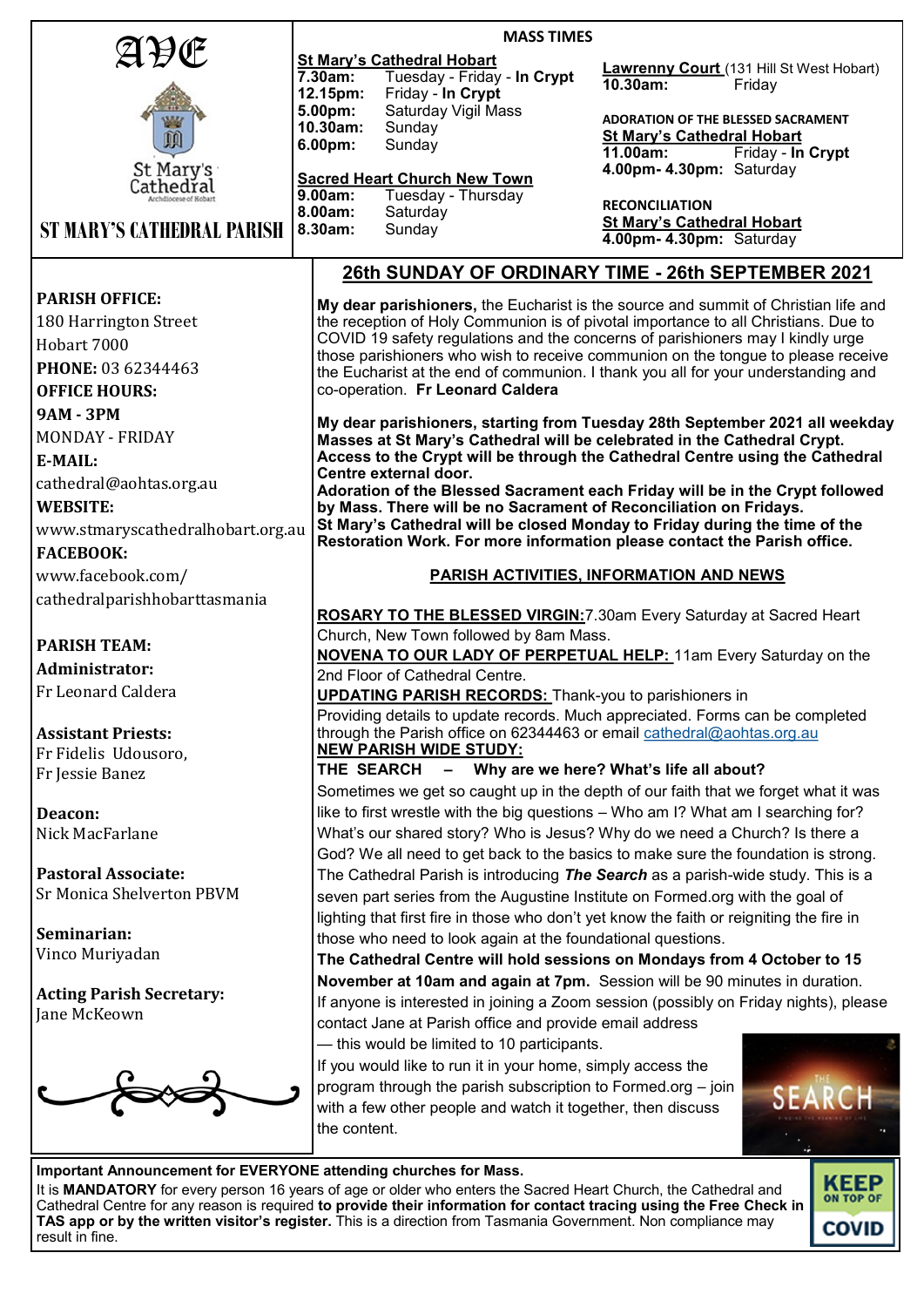#### **2021 Catholic Mission Church Appeal October 2021** Catholic Mission, as the Australian agency of the

international Pontifical Mission Societies, work on behalf of Pope Francis to support Church-run mission programs around the world. This year, we invite parishioners to support the essential work of the Good Shepherd Sisters in Bangkok, Thailand. The Good Shepherd Sisters have a mission to build partnerships that promote the dignity and human rights of all,



especially women and children. In doing so, the Sisters run a variety of projects, including a Mother and Babies Home, which offers pregnant women and young mothers support, community, and training. Through this appeal, parishioners are given the opportunity to help continue this vital work in Thailand. We look forward to your parish partnering with us to support this life-giving work in Thailand, along with many other Church-run mission programs around the world.

### *Come and Experience Café Sunday*

**The Parish will hold a Fundraiser for the month of September.** A budding Barista will make and serve **Cappuccinos for \$3.00** at Morning Tea after 10.30am Mass. **Fantastic response - \$48.00** was raised from this event last Sunday.



### **Cathedral Restoration Works – 27 September 2021**

As part of the scope of works included in **Stage One** of the Cathedral's restoration program, the exhumations of Archbishops Murphy, Delany, Barry, Hayden and Fr Conolly from beneath the floor of the liturgical North Transept of the Cathedral will begin on Monday 27 September. The scope of works for this aspect of the restoration project will include the demolition and removal of the concrete and terrazzo floor, which was placed over the burial site following the interment of Archbishop Hayden, and the heritage timber floor reinstated. Great care will be taken to contain excessive dust created by the excavation works inside the Cathedral, and protect the heritage fabric of the building both inside and out. Grahams Family Funerals will assist us again with the exhumations.

These historic works have been planned around the school holiday period to minimise disruption at the Cathedral site but will likely be completed towards the end of October. During this time the Cathedral will remain accessible for the regular weekend Masses, with weekday Masses and liturgies transferred to the Cathedral Crypt as is judged practical (accessible via the Parish Centre). However, during this time the liturgical North Transept and St Joseph Chapel will be completely inaccessible to those not authorised to access the worksite. Planning is underway for the Archbishops and Fr Conolly

to be reinterred in the Cathedral Crypt at a public ceremony before the end of the year.

Please keep the Archbishops, Fr Conolly and the project in your prayers over the next few weeks.

safe

ORGAN **MASTERWORKS** 

A recital showcasing the pipe organ of St Mary's Cathedral

ST MARY'S CONCERT SERIES 2021



2pm Sunday 26 September **St Mary's Cathedral** 

J.S. Bach's Toccata and Fugue in D Minor and other works by Girolamo Frescobaldi, Henry Purcell, César Franck, Jehan Alain and Kenneth Leighton played by the Cathedral organists

> Tickets \$20 \$15 \$5 (Children under 15 FREE) At the door

#### **DAYLIGHT SAVING TIME CHANGES**

From Saturday **2nd of October**  onwards the Saturday Vigil Mass will be celebrated at **6pm**.

don't miss MASS on Sunday.



### **From Our Anniversary Book**

Constance Pauly, Archbishop Ernest Tweedy, D'Arcy Kerr, Thomas Corby, Frederick Aiken, Maria Caccavo, Delia Crane, Donald Smith, Charles Dowd, Zofia Smietanski, Iris Bleasby, Graeme Kendall, Gilbert Smith, Doris Ryan, Isabel Walker, David Maxfield, Ida Saracino, Mervyn Williams, Edith Garnsey, Nicola Gentile, Archbishop William Hayden, Sr. Veronica Higgins and Sr Marjorie Boutchard PBVM



### *May they rest in peace !*

#### **A PARISH REMINDER**

For any individuals in the care of children, please ensure the children are not left unattended in the church or Cathedral Centre during or after Mass. Thank-you for your understanding.

St Mary's Cathedral Parish embraces and wholeheartedly supports the Archdiocese of Hobart **EXAMPLE COMMUNITY COMMUNITY CONTRACTS**<br>Tincese of Hobart Safe Communities Policy and Framework.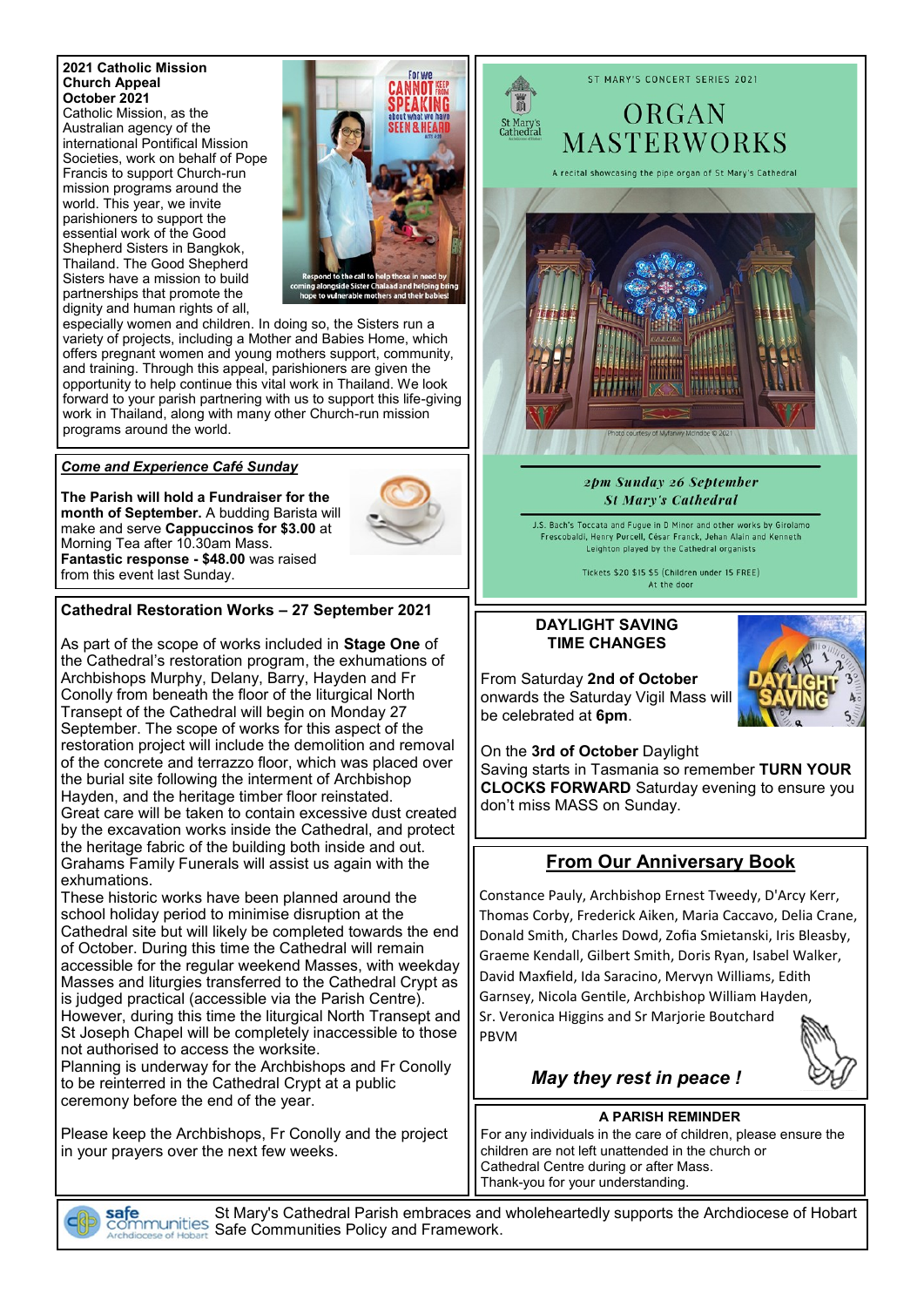

#### **St Vincent de Paul Society** (TASMANIA) INC good works

# Can you help?

The St Vincent de Paul Society has a dedicated group of members who meet regularly at St Mary's Cathedral. The group works hard to assist people in need with emergency food etc.

You can make a meaningful difference to the lives of others by joining the Cathedral conference.

The Cathedral conference meets every Tuesday in the Parish Centre. All are welcome.



If you are interested or want more information please contact Norm Andrews 0400 167 078

St Vincent de Paul Society was founded by Blessed Frederic Ozanam, a 20 year old university student, and his friends in **Paris in 1833.** 

### **Plenary Council Opening Mass**

The official opening Mass for the Plenary Council which will be live streamed from Perth on **Sunday October 3.** We as an Archdiocese will celebrate a special Mass for the opening of the Plenary Council, on the same day at the 10.30am



Mass at St Mary's Cathedral presided by Archbishop Julian Porteous, all are welcome. May I also request your prayers for the success of the

Plenary Council. *Fr Leonard Caldera*

# **Children's Corner**

One day the disciples saw a man working miracles in Jesus' name. Because he was not one of them, the disciples told him to stop. Use the words below to find out why Jesus did not want the disciples to stop the man.



### **GOSPELS FOR THE COMING WEEK**

Monday 27th September -*Feast of St Vincent De Paul* Luke 9: 46-50 Tuesday 28th September Luke 9: 51-56 Wednesday 29th September - *Feast of St Michael, Gabriel, Raphael Archangels* John 1: 47-51

Thursday 30th September Luke 10: 1-12 Friday 1st October *- Feast of St Therese of the Child Jesus*

Luke 10: 13-16

Saturday 2nd October - *Feast of the Holy Guardian Angels* Matthew 18: 1-5,10

**NEXT SUNDAY'S READINGS**

Plenary Council Opening Mass

Deuteronomy 30: 10-14 [Ps 118: 8](https://www.liturgyhelp.com/ritual/lectionary/LectionaryListPsalm%7Cpsm)-11 Philippians 2: 1-4 John 14: 23-29

## Pray and Hear the Good News

**Interested in Becoming Catholic?** Longing for a relationship with God? Do you want to get to know Jesus Christ? Never been baptised but interested in what it's all about? If you've got questions and would like to know more about the process of becoming Catholic, Please contact Christine Wood on 6208-6236 or [christine.wood@aohtas.org.au](mailto:christine.wood@aohtas.org.au)

## *Prayer of Self Control*

*Lord, give me the wisdom to see. No good life comes without right discipline.*

*Give me the grace to impose it upon myself lest others do it for me. Help me to discipline my tongue, That I may be clear rather than clever, sincere instead of sarcastic. Help me to discipline my thinking and actions, to do what is right and not what is easy. Let me get on with the job on hand doing the best I can and leaving the rest to You. Amen*